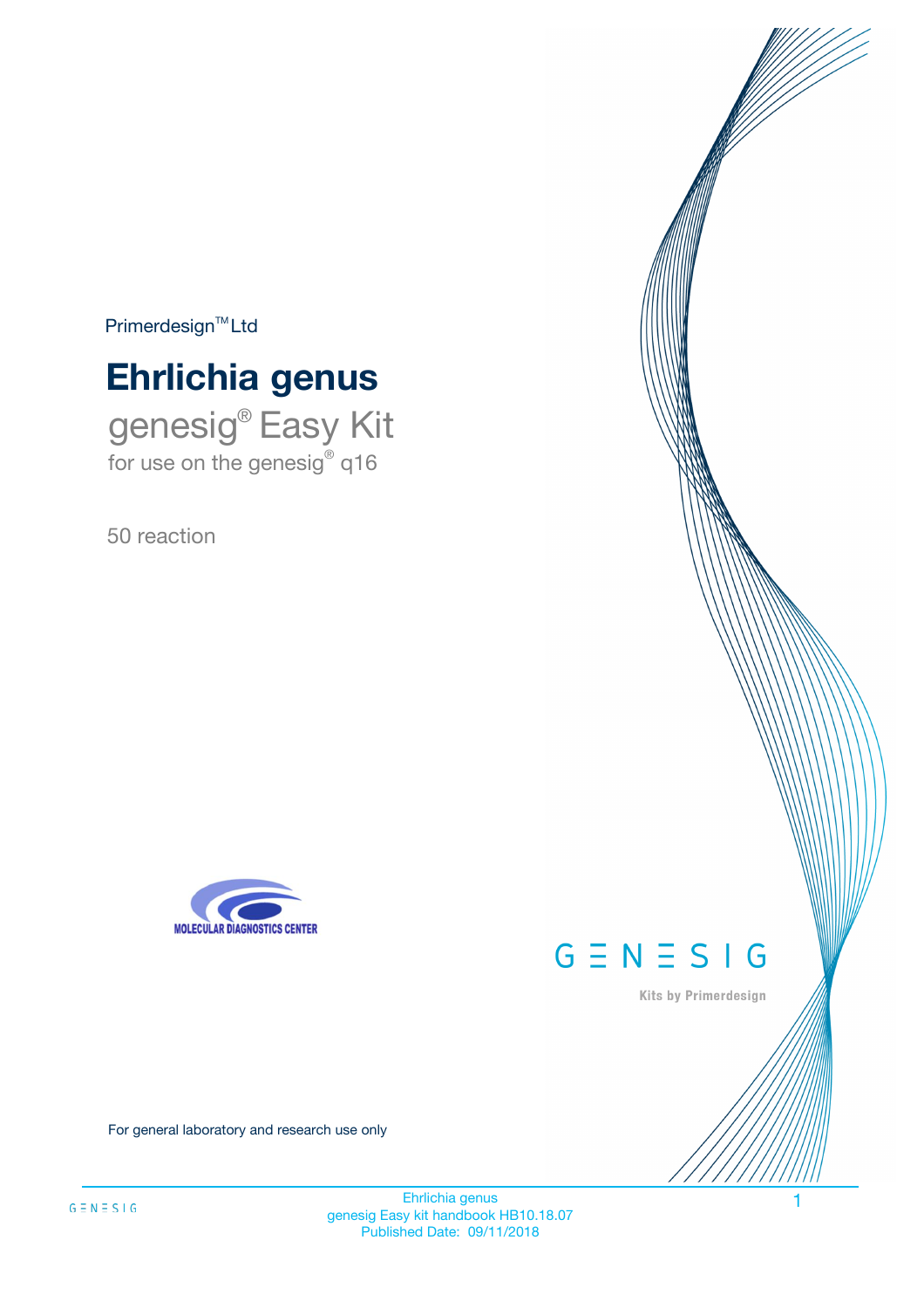# genesig® Easy: at a glance guide

#### **For each DNA test**

| Component                  | <b>Volume</b> | Lab-in-a-box pipette |  |
|----------------------------|---------------|----------------------|--|
| Ehrlichia_spp reaction mix | $10 \mu$      |                      |  |
| <b>Your DNA sample</b>     | 10 µl         |                      |  |

#### **For each positive control**

| Component                  | Volume          | Lab-in-a-box pipette |  |
|----------------------------|-----------------|----------------------|--|
| Ehrlichia_spp reaction mix | $10 \mu$        |                      |  |
| Positive control template  | 10 <sub>µ</sub> |                      |  |

#### **For each negative control**

| Component                  | <b>Volume</b>   | Lab-in-a-box pipette |  |
|----------------------------|-----------------|----------------------|--|
| Ehrlichia_spp reaction mix | 10 <sub>µ</sub> |                      |  |
| <u>Water</u>               | 10 <sub>µ</sub> |                      |  |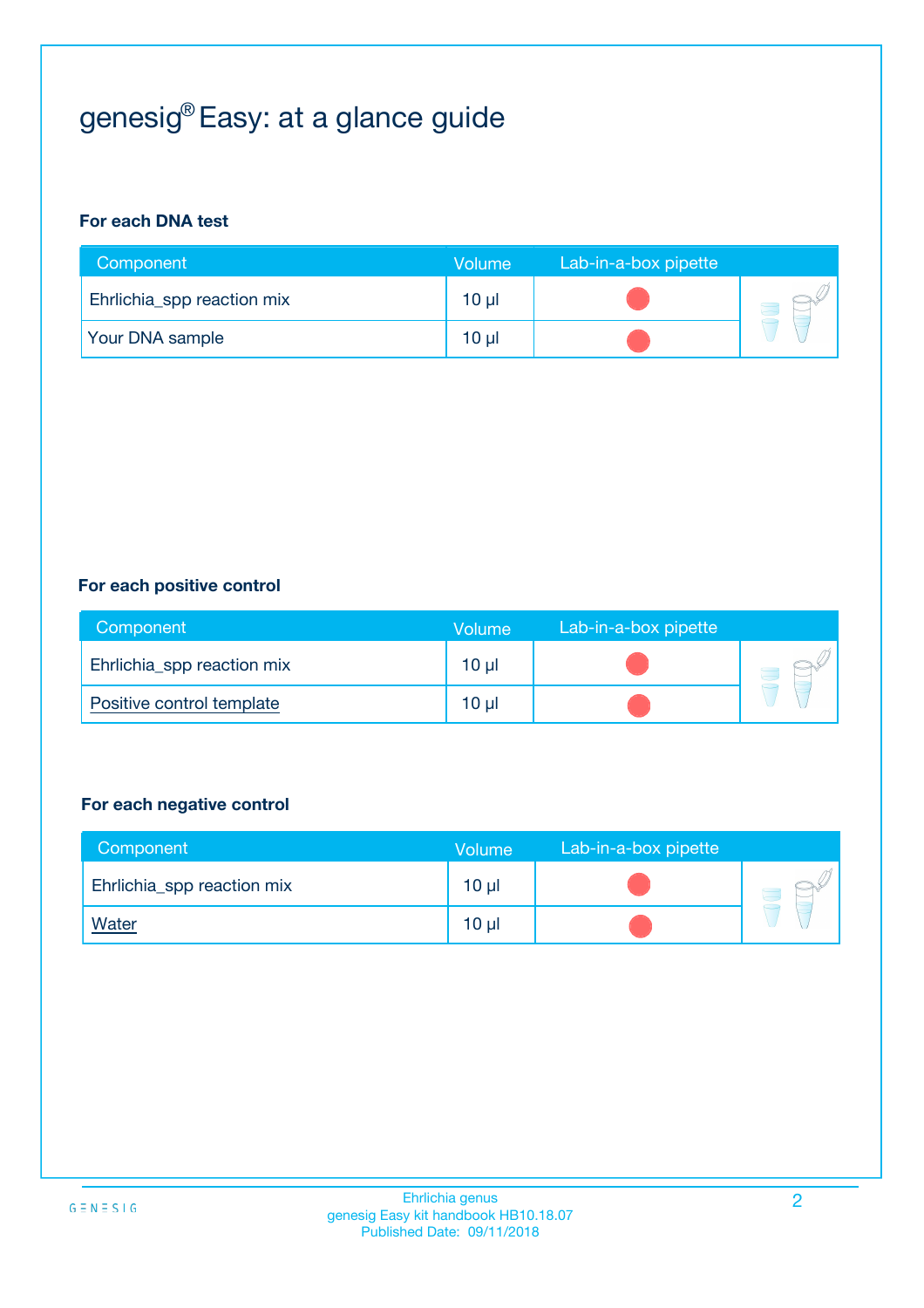# Kit Contents



# Reagents and equipment to be supplied by the user

#### **genesig® q16 instrument**

#### **genesig® Easy Extraction Kit**

This kit is designed to work well with all processes that yield high quality RNA and DNA but the genesig Easy extraction method is recommended for ease of use.

#### **genesig® Lab-In-A-Box**

The genesig Lab-In-A-Box contains all of the pipettes, tips and racks that you will need to use a genesig Easy kit. Alternatively if you already have these components and equipment these can be used instead.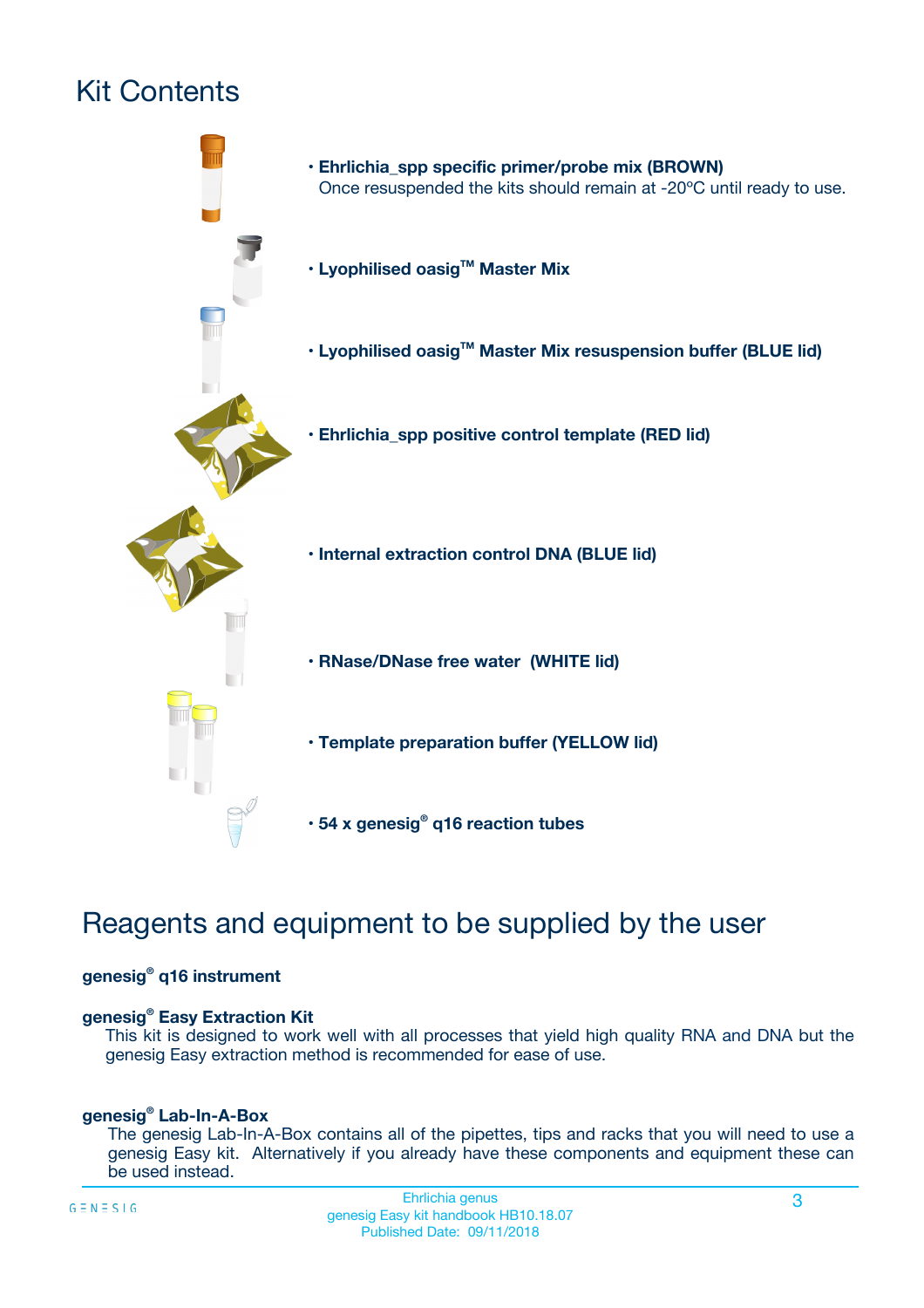# Step-by-step guide

### 1. Create your reaction mix



Use the blue pipette to transfer 500µl**\*** of the oasig Master Mix resuspension buffer into the tube of lyophilised oasig Master Mix and mix well by gently swirling. Then transfer all of that master mix into the brown tube labelled Ehrlichia\_spp primers/probe.

**\***Transfering 525µl of the oasig Master Mix resuspension buffer to your oasig Master Mix (instead of the 500µl recommended above) will enable you to take full advantage of the 50 reactions by accounting for volume losses during pipetting. In order to do so with the genesig Easy fixed volume pipettes use 1x blue, 2x red and 1x grey pipettes to make the total volume. Please be assured that this will not adversely affect the efficiency of the test.

Cap and shake tube to mix. A thorough shake is essential to ensure that all components are resuspended. **Failure to mix well can produce poor kit performance.**

Leave to stand for 5 minutes. Now your reaction mix is ready to use.

Store the reaction mix in the freezer from hereon.

#### Top tip

- Ensure that the reaction mix is mixed thoroughly before each use by shaking.
- Once resuspended do not expose genesig Easy kit to temperatures above -20°C for longer than 30 minutes at a time.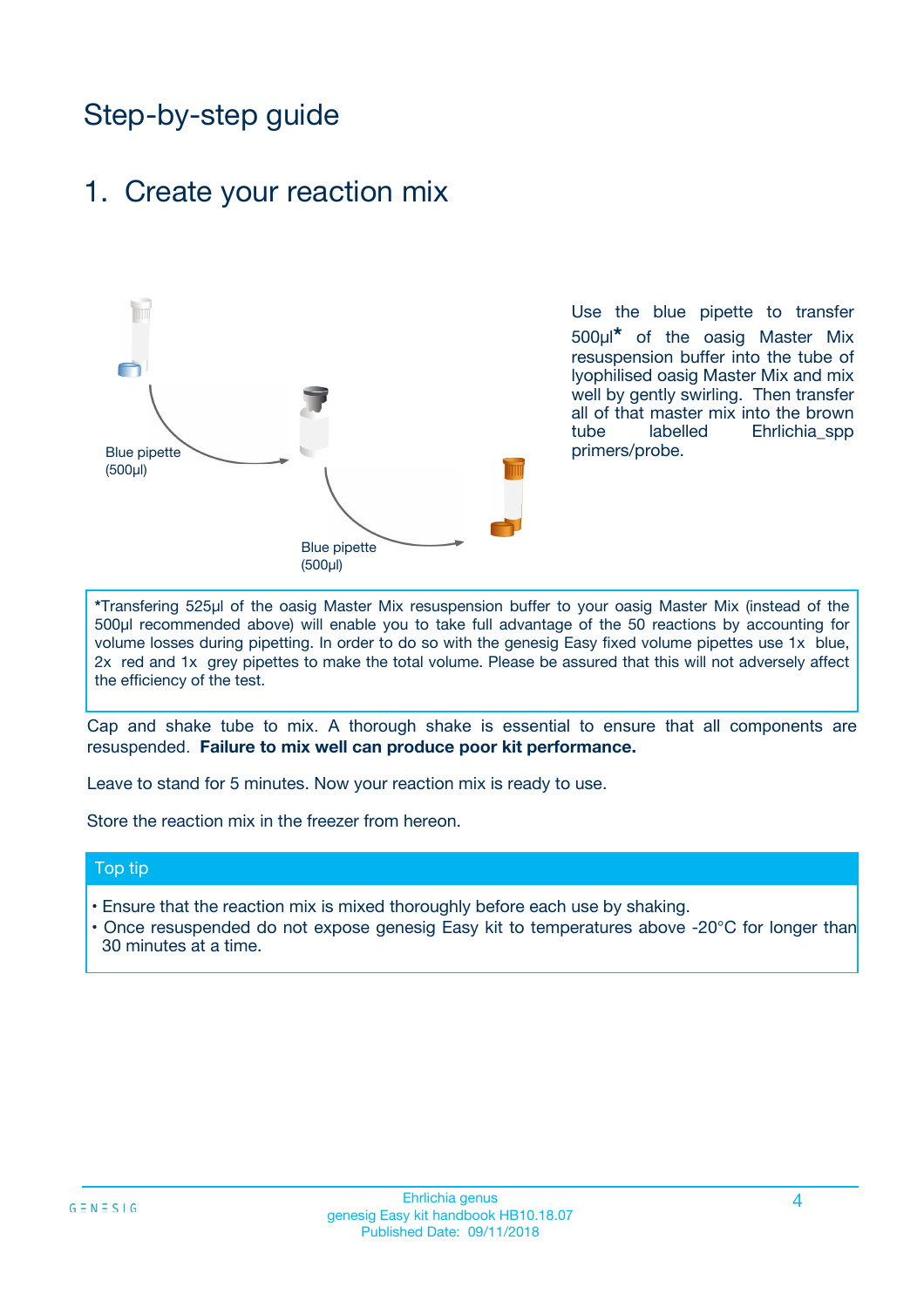# 2. Internal extraction control



Use the blue pipette to transfer 1000µl (2 x 500µl) of template preparation buffer into the Internal Extraction Control DNA tube. Cap and shake tube to mix.

Your kit contains Internal Extraction Control DNA. This is added to your biological sample at the beginning of the DNA extraction process. It is extracted along with the DNA from your target of interest. The q16 will detect the presence of this Internal Extraction Control DNA at the same time as your target. This is the ideal way to show that your DNA extraction process has been successful.

#### **If you are using an alternative extraction kit:**

Use the red pipette to transfer 10µl of Internal Extraction Control DNA to your sample **after** the lysis buffer has been added then follow the rest of the extraction protocol.

#### **If you are using samples that have already been extracted:**

Use the grey pipette to transfer 5µl of Internal Extraction Control DNA to your extracted sample.

### 3. Add reaction mix to all reaction tubes



For every reaction to be run, use the red pipette to add 10µl of your Ehrlichia spp reaction mix to every tube.

#### Top tip

- Always pipette the reaction mix directly into the bottom of the tube.
- You can label the tube lids to aid your reaction setup but avoid labelling tube sides.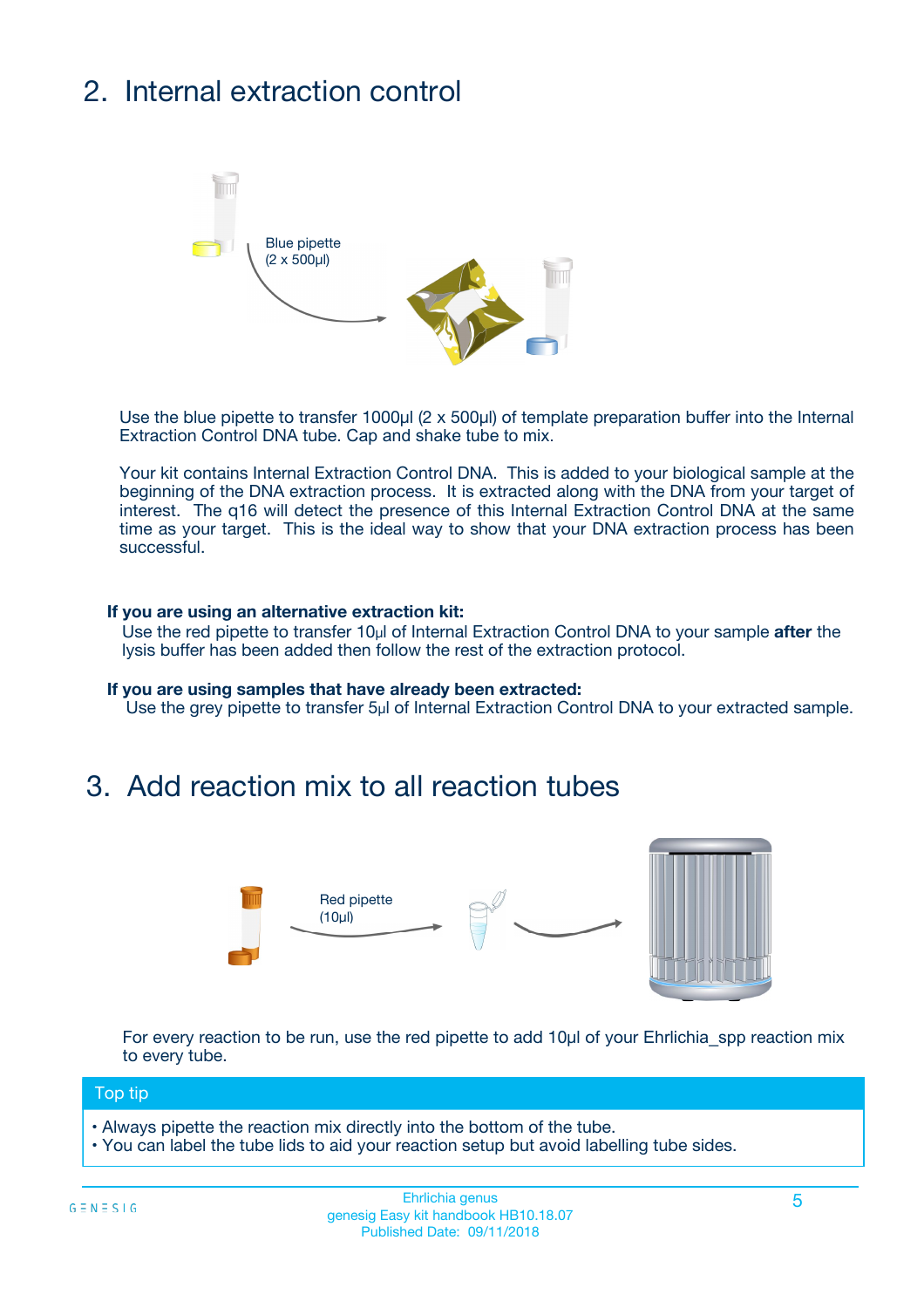### 4. Negative control



For each test you will require a negative control. Instead of DNA, water is used. This sample should typically prove negative thus proving that all of your positive samples really are positive.

To create a negative control reaction simply use the red pipette to add 10µl of the water to the required reaction tubes. Close these tubes after adding the water.

Because some genesig kit targets are common in the environment you may occasionally see a "late" signal in the negative control. The q16 software will take this into account accordingly.

#### Top tip

**•** Always add the water to the side of the tube to reduce the introduction of bubbles.

### 5. Set up a test



For each sample you wish to analyse, use the red pipette to add 10µl of your DNA sample to the required reaction tubes. Close these tubes after adding the sample. Always change pipette tips between samples.

#### Top tip

**•** Always add the DNA sample to the side of the tube to reduce the introduction of bubbles.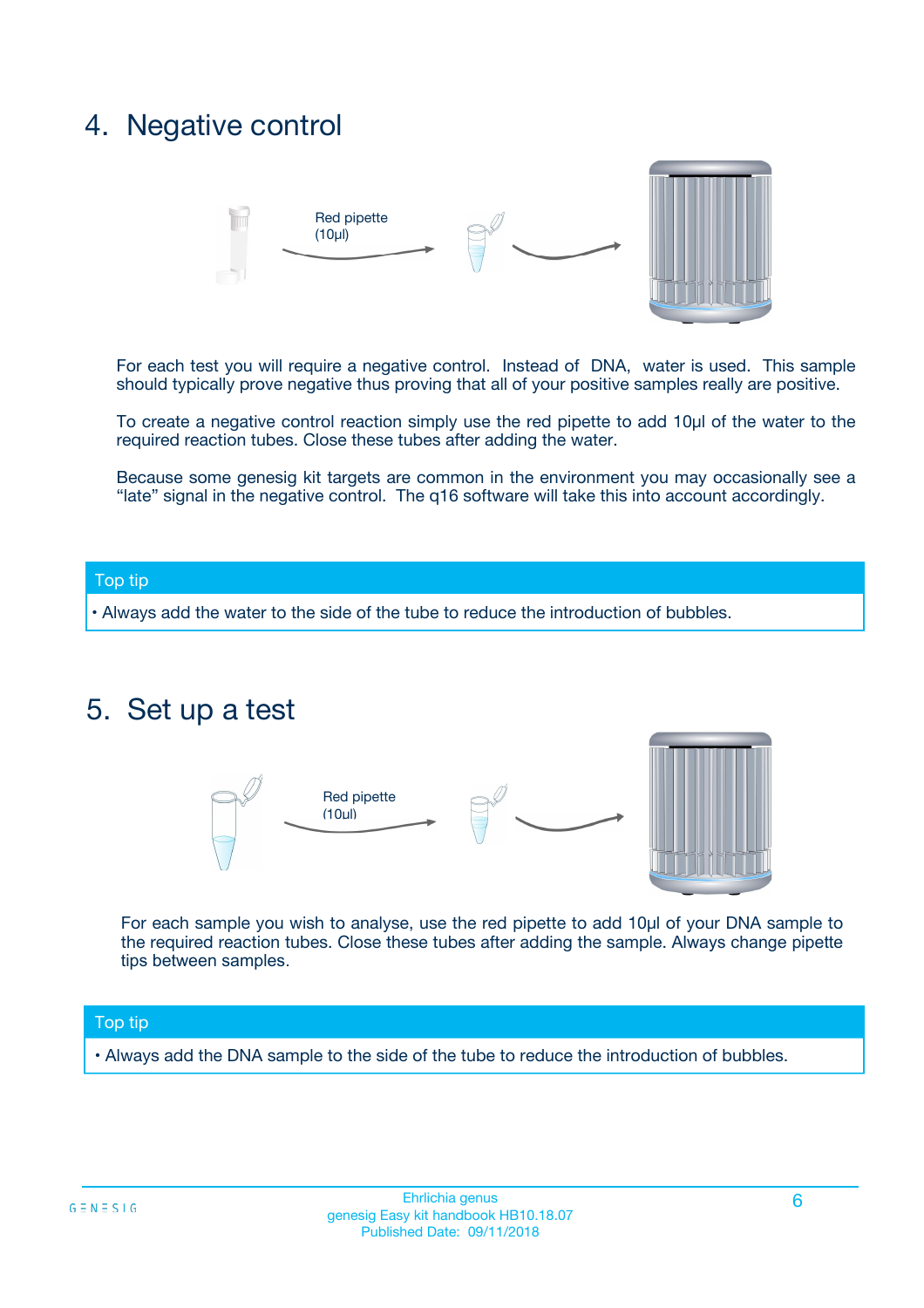### 6. Positive control



Use the blue pipette to transfer 1000µl (2 x 500µl) of template preparation buffer into the positive control template tube. Cap and shake tube to mix.

Each time you run a test you will require a positive control. This is a small portion of DNA from your target of interest. It serves two purposes:

1. It will always test positive so it shows that everything is working as it should be.

2. The q16 software knows how much DNA is present in the positive control. So it can automatically compare your sample of interest with the positive control to calculate the amount of target DNA in your sample.

To create a positive control reaction, simply use 10µl of the positive control instead of your DNA sample.



Take great care when setting up your positive control. The positive control template has the potential to give you a false positive signal in your other samples. Set positive controls up last after all other sample tubes are closed. Always change pipette tips between samples. You may even choose to set up positive controls in a separate room.

#### Top tip

**•** Always add the positive control to the side of the tube to reduce the introduction of bubbles.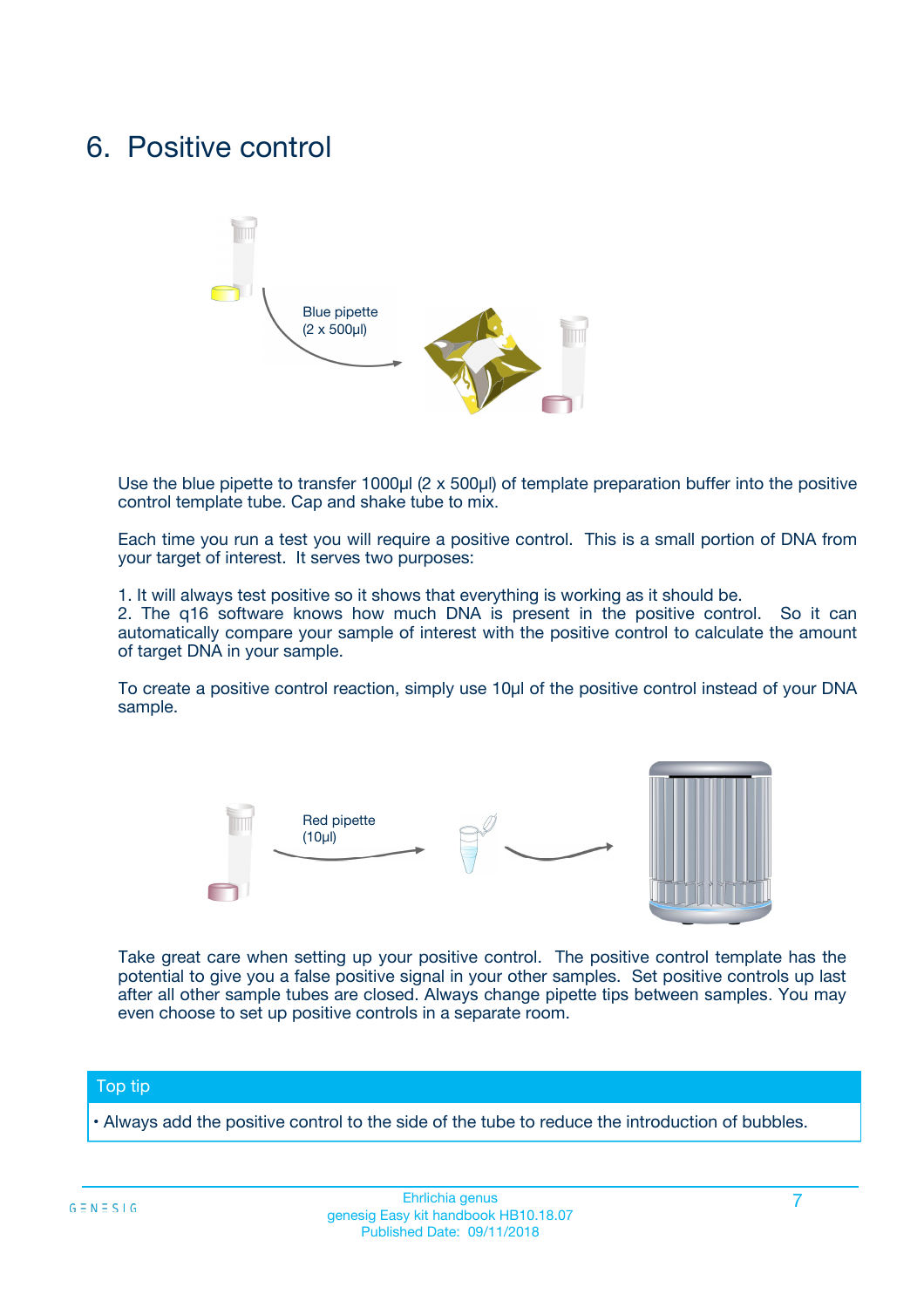# 7. Running the test

Place the tubes into the correct positions in your q16 as defined by the software, this may include positioning of empty tubes to ensure that the q16 lid is balanced. The run can then be started.

| qenesig q16 PCR software - 1.2                                               |                                   | $\Box$                                                                                          |
|------------------------------------------------------------------------------|-----------------------------------|-------------------------------------------------------------------------------------------------|
| $\vert \cdot \vert$<br>Unsaved (New Experiment 2<br><b>Open Experiments:</b> | <b>D</b> Open<br>R <sub>New</sub> | Save<br>Save As<br><b>C</b> Close<br><b>&amp; Configuration</b><br>$G \equiv N \equiv S \mid G$ |
| <b>Setup</b><br><b>Results</b><br>Stages:                                    |                                   |                                                                                                 |
| <b>Notes</b>                                                                 | <b>Samples</b>                    | <b>Tests</b>                                                                                    |
| <b>Name and Details</b>                                                      | Name<br>Color                     | Note<br>Color<br>Note<br>Name                                                                   |
| New Experiment 2017-10-26 11:06                                              | Sample 1                          | ÷<br>条<br>Test 1                                                                                |
| Kit type: genesig® Easy Target Detection kit                                 | Sample 2                          |                                                                                                 |
| Instrument Id.:                                                              | Sample 3                          | $\qquad \qquad \blacksquare$<br>$\qquad \qquad \blacksquare$                                    |
| <b>Run Completion Time:</b>                                                  | Sample 4                          |                                                                                                 |
| <b>Notes</b><br><b>A</b><br>$\overline{\mathbf v}$                           | Sample 5                          | ♦<br>4<br>÷<br>₩                                                                                |
| <b>Well Contents</b>                                                         |                                   | <b>Run</b>                                                                                      |
| Pos.<br>Test                                                                 | Sample                            | <b>Run Status</b>                                                                               |
| Test 1<br>$\blacktriangleleft$                                               | Negative Control                  | $\blacktriangle$                                                                                |
| $\overline{2}$<br>Test 1                                                     | <b>Positive Control</b>           |                                                                                                 |
| $\overline{\mathbf{3}}$<br>Test 1                                            | Sample 1                          | Show full log                                                                                   |
| Test 1<br>4                                                                  | Sample 2                          |                                                                                                 |
| 5<br>Test 1                                                                  | Sample 3                          | <b>Run Control</b>                                                                              |
| Test 1<br>6                                                                  | Sample 4                          |                                                                                                 |
| $\overline{7}$<br>Test 1                                                     | Sample 5                          |                                                                                                 |
| 8                                                                            |                                   | $\triangleright$ Start Run<br>Abort Run                                                         |
| <b>JOD FURTY TUDE TO BUILDED IN</b>                                          |                                   | $\overline{\mathbf{v}}$                                                                         |

#### Top tip

- Before loading tubes into the q16, check for bubbles! Flick the bottom of the tubes to remove any bubbles that may have formed during the test setup.
- Apply centrifugal force with a sharp wrist action to ensure all solution is at the bottom of the reaction tube.
- When repeating a test you can use a previous file as a template by clicking 'open' then selecting File name > Files of Type > Experiment file as template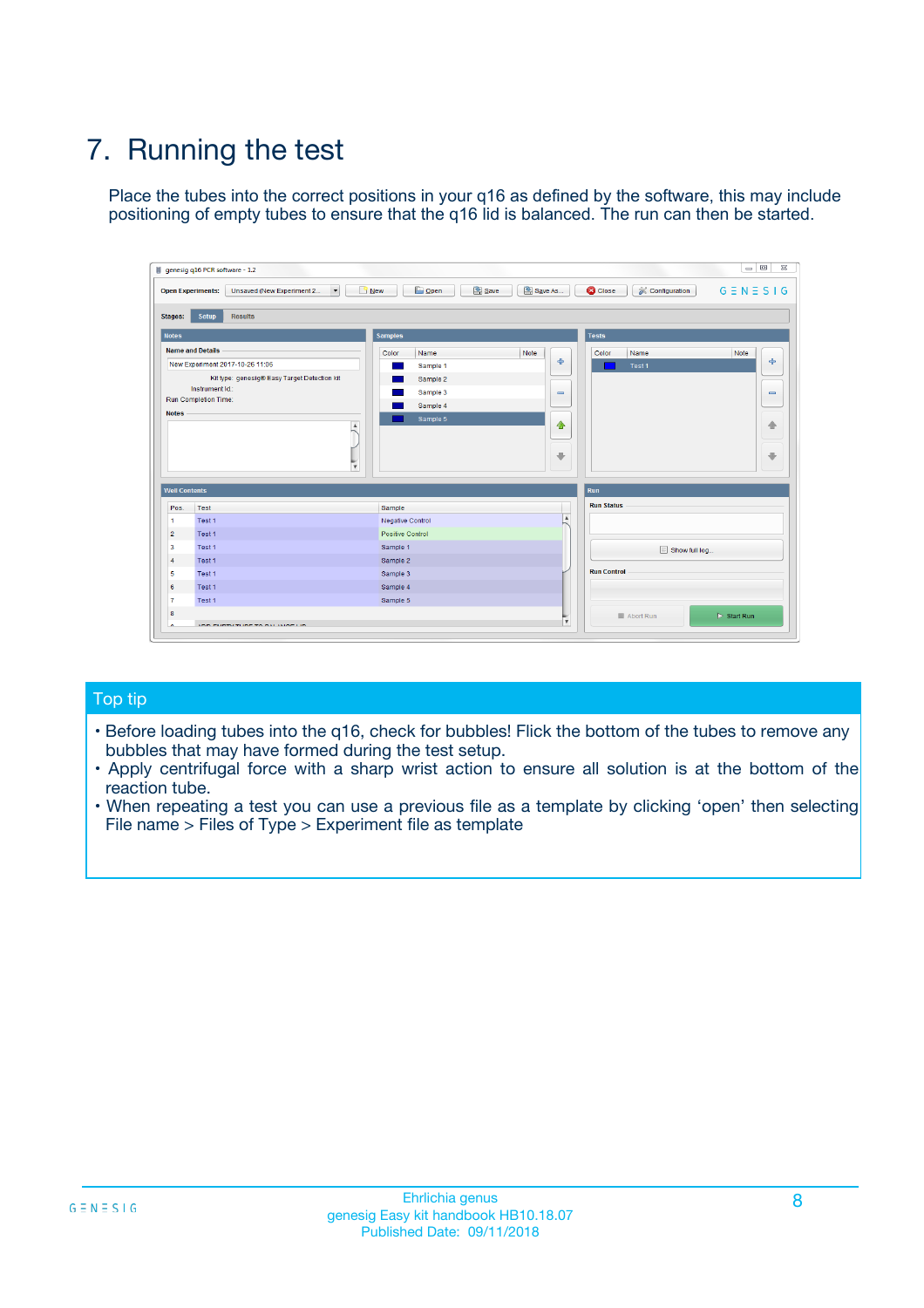### What do my results mean?

Analysis of your data is carried out automatically by the genesig q16. The following information is designed to help you fully understand a result or to troubleshoot:

### "Positive"

#### **Explanation**

Your sample has produced a positive result. Your target of interest is present and you can use the reported quantity.

"Negative"

#### **Explanation**

Your sample has produced a negative result. The target is not present in your sample.

### "Test contaminated"

#### **Explanation**

The Negative Control should be completely free of any DNA. If you see this error message it means that at some point during the setup, the Negative Control has been contaminated with DNA and has given a positive signal. This contamination has invalidated the test. The Positive Control and your test samples are both possible sources of contaminating DNA. The genesig q16 reaction tubes from previous runs will also contain very high amounts of DNA so it is important that these are carefully disposed of after the run is completed and NEVER OPENED. It may be the case that your kits have become contaminated which will lead to the same problem occurring repeatedly.

#### **Solutions**

1. Clean your working area using a commercial DNA remover solution to ensure the area is DNA free at the start of your run and re-run the test

2. If the problem persists then the kit has become contaminated and it will have to be discarded and replaced with a new kit. When you open the new kit, run a simple test to show that changing the kit has solved the problem. Prepare a test which includes only the Positive Control, the Negative Control and one 'mock sample'. For the 'mock sample' add water instead of any sample DNA. The result for the Negative Control and the mock sample should be negative indicating that contamination is no longer present.

#### **Preventive action**

An ideal lab set-up has a 'Clean area' where the test reagents are prepared and a 'sample area' where DNA samples and the Positive Control template are handled. The best workflow involves setting up all the test components (excluding the positive control template) in the clean area and then moving the tests to the sample area for sample and Positive Control addition. If this method is followed then the kit components are always kept away from possible sources of contamination. For extra security the Negative Control can be completely prepared and sealed in the clean area. All work areas should be decontaminated regularly with DNA remover.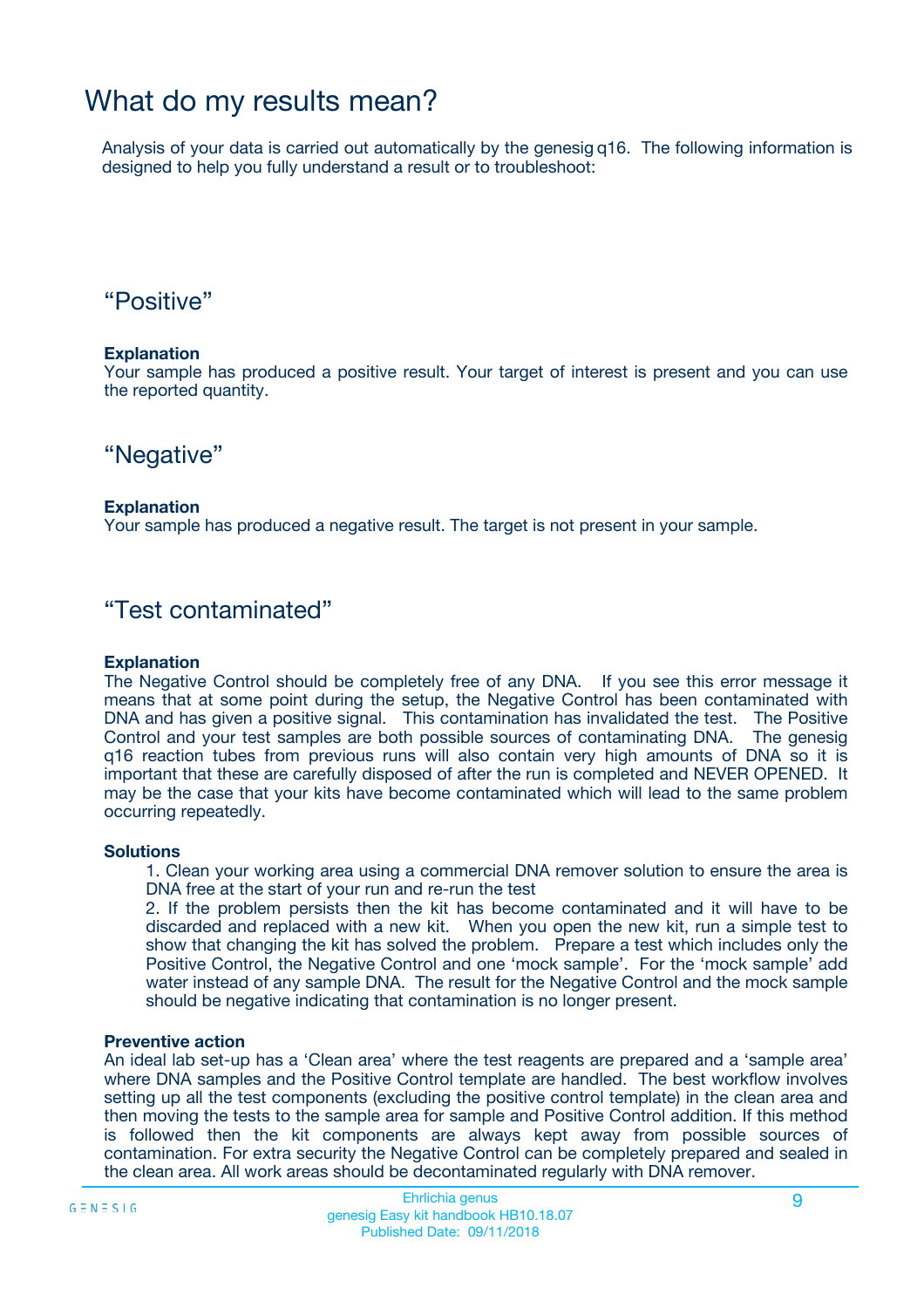### "Sample preparation failed"

#### **Explanation**

The test has failed because the quality of the sample was not high enough. The Internal Extraction Control component identifies whether the sample has been prepared correctly and is of suitable quality. This error message means that this quality control test has failed and the sample quality is not high enough for analysis.

#### **Solutions**

1. Check the sample preparation protocol for any user errors then repeat.

2. Poor quality samples can result from overloading the sample preparation protocol with too much starting material. Try reducing the amount of starting material then repeat.

3. Failing to add the Internal extraction Control DNA to your sample during the sample preparation protocol can also lead to a reported result of "sample preparation failed". Ensure that this step has not been overlooked or forgotten. If your samples are derived from an archive store or from a process separate from your genesig Easy extraction kit; you must add 5µl of Internal Extraction Control DNA into each 0.5ml of your sample to make it suitable for use on the q16.

### "Positive result, poor quality sample"

#### **Explanation**

The test is positive so if you are only interested in obtaining a 'present or absent' answer for your sample then your result is reliable. However, the test contains an Internal Extraction Control component that identifies if the sample is of high quality. This quality control test has failed and the sample is not therefore of high enough quality to accurately calculate the exact copy number of DNA present. If you require quantitative information for your sample then proceed with the solutions below.

#### **Solution**

For appropriate solutions, read the "Sample preparation failed" section of this handbook.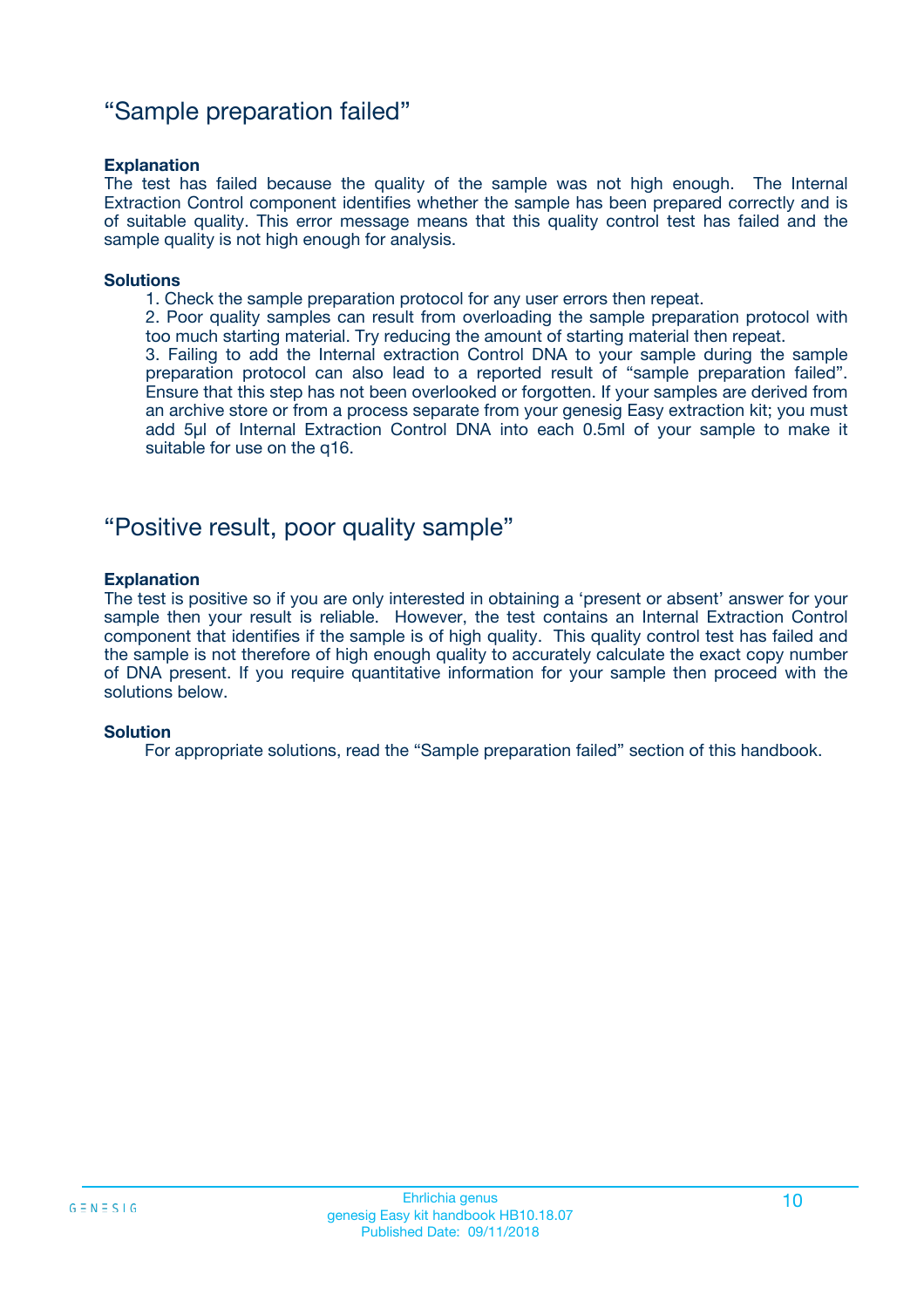### "Test failed"

#### **Explanation**

The test has failed because the Positive Control has not worked. The Positive Control is present to show that all aspects of the test are working correctly together. When this control test fails, the test as a whole is invalidated. This finding indicates that a problem has occurred in the reaction set-up part of the experiment and has nothing to do with sample preparation.

#### **Solutions**

- 1. Check the entire workflow and test set-up to look for any user errors, then repeat the test e.g. have the right colour pipettes and solutions been used with the correct tubes?
- 2. Ensure the positive and negative controls are inserted into the correct wells of your q16.

3. A component of the test may have 'gone off' due to handing errors, incorrect storage or exceeding the shelf life. When you open a new kit, run a simple test to show that changing the kit has solved the problem. Prepare a test which includes only the Positive Control, the Negative Control and one 'mock sample'. For the 'mock sample' add internal control template instead of any sample DNA. If the Positive Control works, the mock sample will now be called as a negative result.

### "Test failed and is contaminated"

#### **Explanation**

The Positive Control is indicating test failure, and the Negative Control is indicating test contamination. Please read the "Test Failed" and "Test contamination" sections of this technical support handbook for a further explanation.

#### **Solution**

For appropriate solutions, read both the "Test failed" and "Test contaminated" sections of this handbook.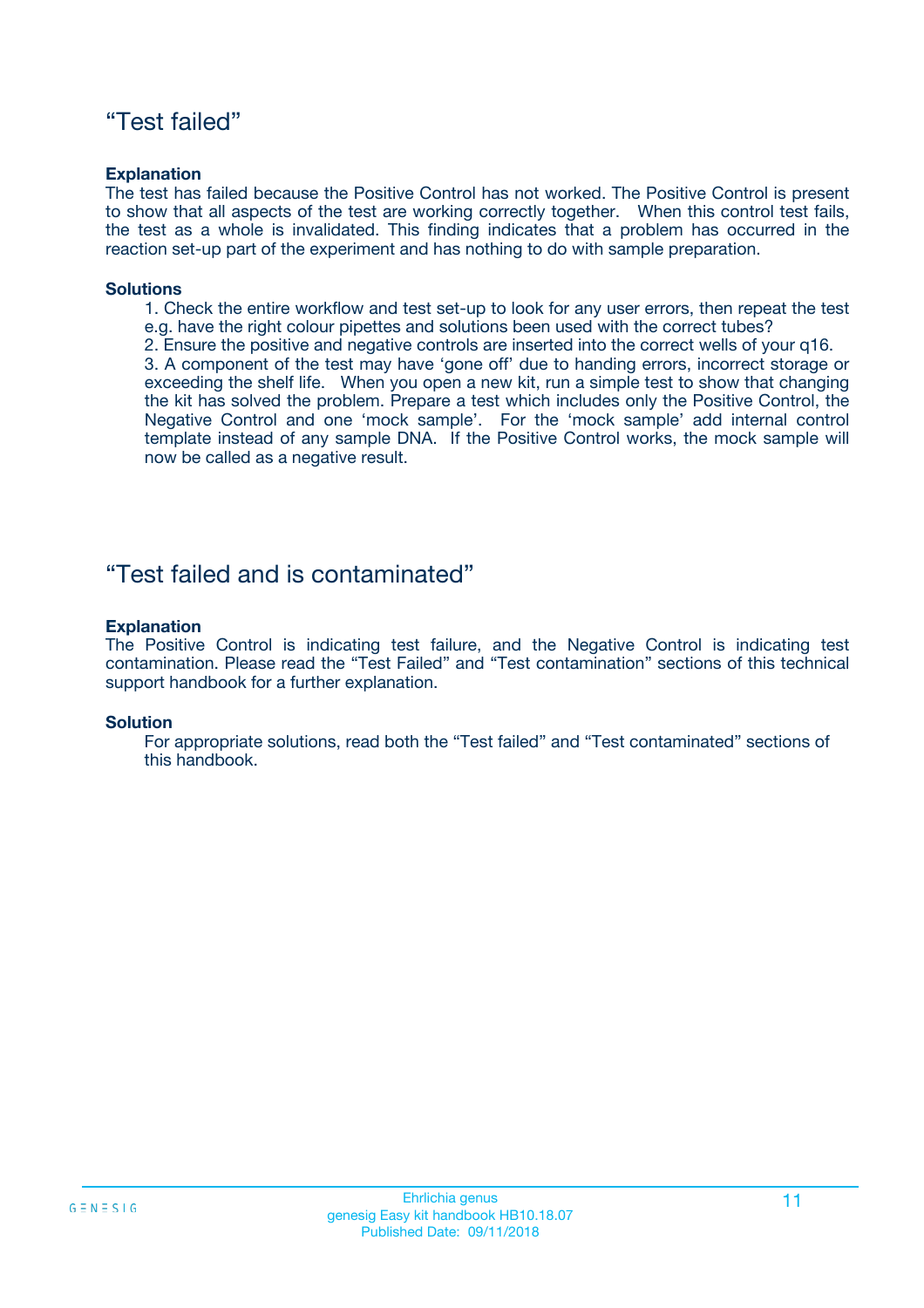### Ehrlichia genus

Ehrlichia is a genus of small, Gram-negative, obligatory intracellular bacteria belonging to the Anaplasmataceae family. Ehrlichia genomes consist of a circular DNA chromosome of about 1.1 to 1.7Mb varying between species. Ehrlichia infection targets blood cells causing either Human granulocytic ehrlichiosis (HGE) or Human monocytic ehrlichiosis (HME) based on the type of blood cell infected.

Ehrlichiosis use ticks as vectors for infecting mammals with lone star tick-associated bacteria infecting monocytes and deer tick-associated bacteria infecting granulocytes. The bacteria attach to the host cell via an interaction between the bacterial 120-kD surface-exposed glycoprotein and the host-cell expressed E and L selectins, triggering receptor-mediated endocytosis. The bacteria survives in the leukocyte phagosome (called morula), where they divide by binary fission to produce microcolonies. The infected cell is destroyed by the morula, releasing bacteria to infect nearby cells.

Symptoms of HME and HGE include sudden fever, head and muscle aches and in some cases, a rash. In immunocompromised hosts, ehrlichiosis may be severe, manifesting as a Rocky Mountain spotted fever (RMSF)–like illness that may be fatal. Prevention is mainly avoiding exposure to ticks as there is no vaccine but Doxycycline is used in treatment after infection.

The genus Ehrlichia comprises the species E. canis, E. chaffeensis, E. ewingii, E. muris and E. ruminantium.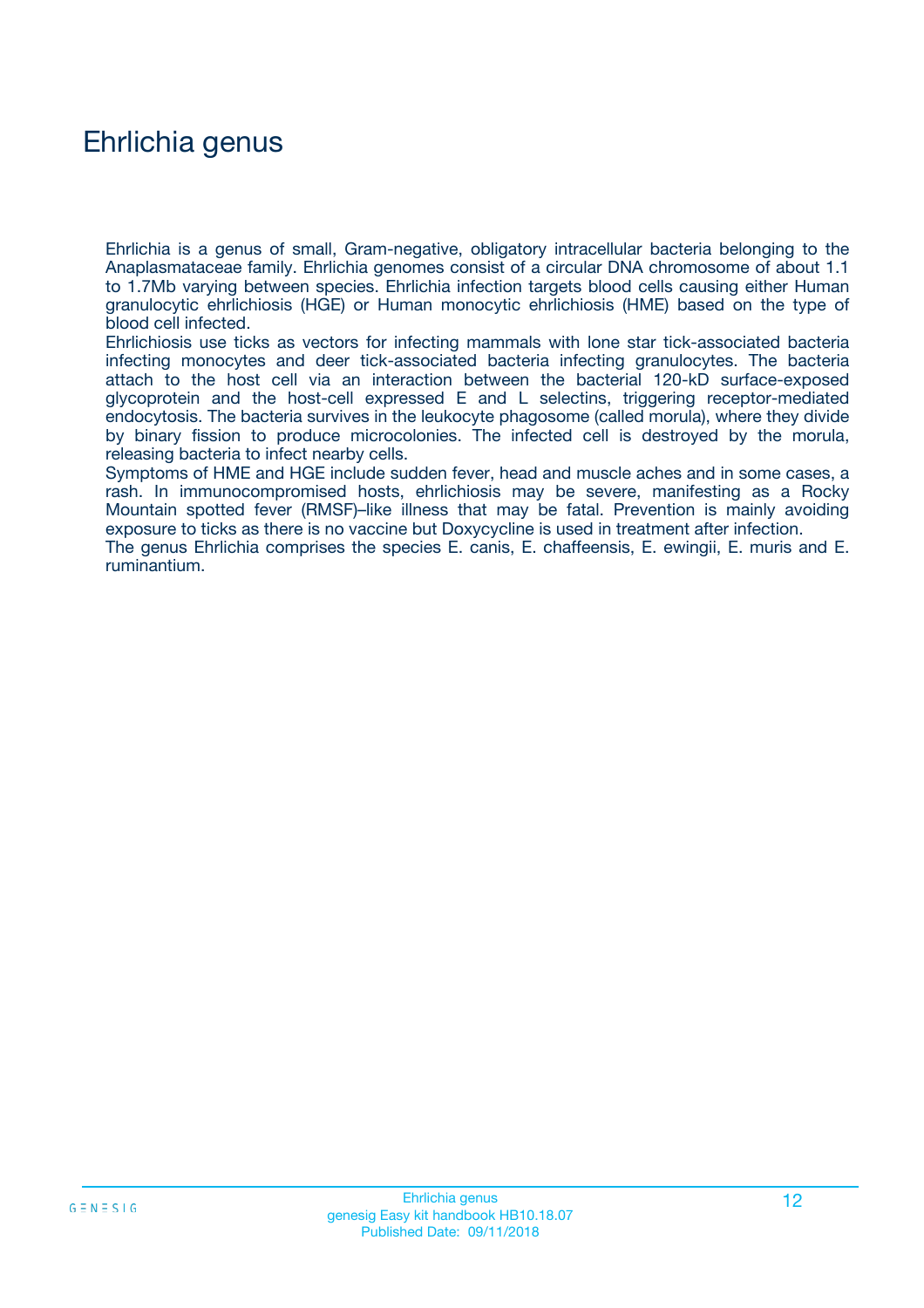# **Specificity**

The Primerdesign genesig Kit for Ehrlichia genus (Ehrlichia\_spp) genomes is designed for the in vitro quantification of Ehrlichia\_spp genomes. The kit is designed to have a broad detection profile. Specifically, the primers represent 100% homology with over 95% of the NCBI database reference sequences available at the time of design.

The dynamics of genetic variation means that new sequence information may become available after the initial design. Primerdesign periodically reviews the detection profiles of our kits and when required releases new versions.

If you require further information, or have a specific question about the detection profile of this kit then please send an e.mail to enquiry@primerdesign.co.uk and our bioinformatics team will answer your question.